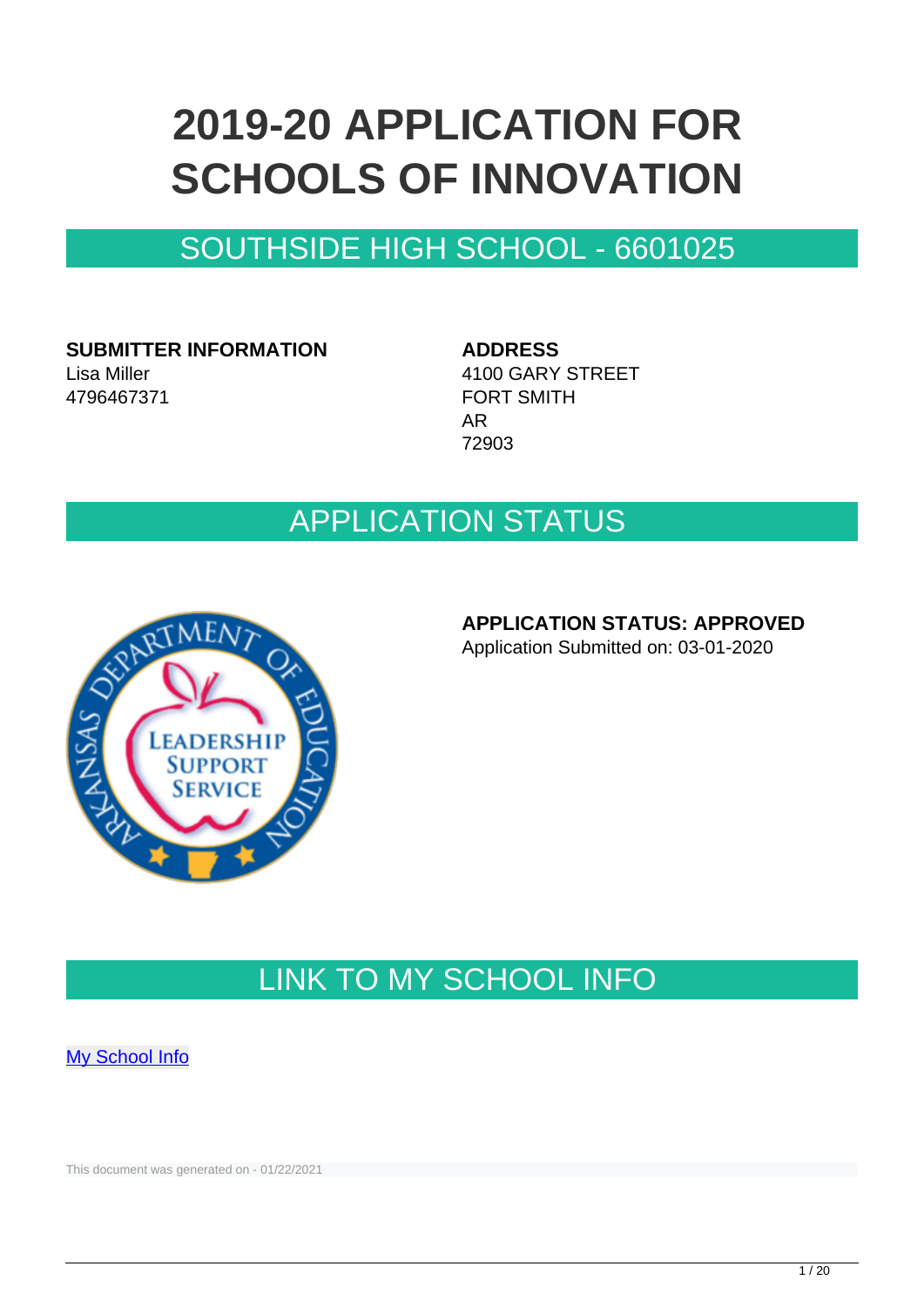### **Narrative Description of the Innovation Plan**

Southside High Schools, one of the two high schools in the Fort Smith Public Schools, serves 1325 students in grades 10-12. We are currently going through reconfiguration; therefore Southside will serve grades 9-12 beginning in school year 2021-2022. Our student population has become more diverse over the last ten years, both in ethnicity and financial resources. During the 2018-2019 school year, we operated as a targeted Title I school, and this year we are in our first year of a schoolwide Title I program, with 42.4% of our students qualifying for free or reduced lunches. We have an exemplary AP program, with 62% of our students achieving qualifying scores on AP exams, exceeding the state, national and global averages. However, we are continuing to see declines in student scores on ESSA reports, and large numbers of students who are not mastering content at Southside. In addition, we are losing enrollment from our attendance zones to other options in Fort Smith. COVID-19 has added additional challenges for our students, just as it has for students globally. We are greatly concerned for our students who are medically fragile, have at-risk family members or are otherwise concerned about returning to the traditional school environment.

We have determined a need for systems of support to enable students to master curriculum while enrolled in a course. Providing support systems will result in a decreased need for credit recovery, and an increase in the number of students considered "on-time" for graduation. Based on grades issued for the first quarter of the 19-20 school year, 251 of 1325 students had at least one failing grade, 19% of our student population. Currently, 100% of our student population are enrolled in traditional coursework that sets the time, pace and place of skills attainment. As the data shows, this traditional programming meets the needs of a segment of the population, but does not ensure learning for all.

Southside High School has seen a decrease in academic achievement over the last three years. In addition, we did not meet the 80% growth target in 2019, with an ESSA growth score of 78.5%. Our second identified need is for student performance on the ACT Aspire Summative assessment to show marked growth. We believe that this goal will be best met by creating a learning environment that emphasizes mastery of core content areas. We believe that providing opportunities to experience flexible, self directed, blended and/or virtual learning environments tied to mastery of standards will provide options for students who have needs that are not addressed by the traditional classroom.

An additional need is to increase enrollment at Southside High School. We have seen our enrollment drop year over year for the past five years, from a five year high of 1,576 students in 2015 to our current enrollment today of 1,305. Our district has multiple opportunities for students including public, private, charter, virtual schools and homeschool environments. We have been losing students from our attendance zone for the past five years to these options within Fort Smith. By providing innovative options that meet the needs of students through personalization, mastery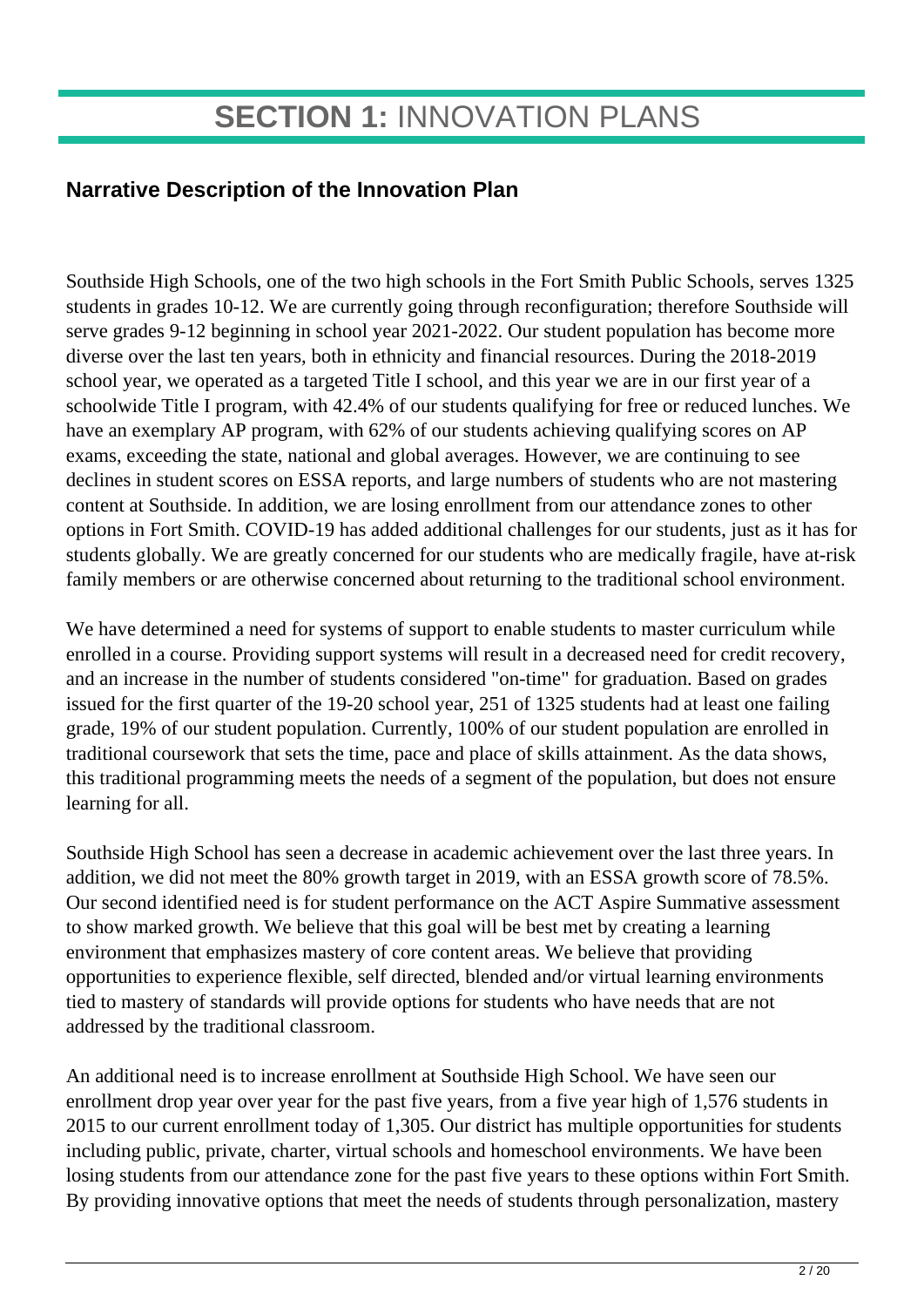and flexibility, we hope to retain students within our zone, and become an attractive option for students through school choice.

Our school of innovation plan is to create three flexible pathways for students to engage with teachers, content and curriculum. Students will elect into to both the full virtual learning pathway and the STAR Academy of Innovation. There are no prerequisites or barriers to application. All students who do not elect either full virtual or the STAR academy will participate in blended learning opportunities. All students will be provided with a district issued Chromebook to facilitate virtual learning environments. Fort Smith Public schools will provide enhanced wireless services at each of its 26 campuses to allow students who do not have wireless access the ability to access wifi from "park and learn" stations within community schools. In addition, wireless hotspots are available for student checkout on a limited basis. The district remains committed to providing expanded wireless capacity to students who do not have access in their homes and is exploring ways to use Federal Cares funds for this purpose.

The first pathway would be a school within a school. This program would offer a full virtual environment, using a third party curriculum hosted on the providers learning management system. Students would have control over time, pace and place. This pathway is innovative learning, as students are not bound by the constraints of the traditional school calendar or tied to a brick and mortar school environment. They are able to move through the curriculum of courses of their choosing at a pace and time that meets their specific learning needs. Teachers will facilitate the students through the learning, with one on one meetings to assist students in area of difficulty. Support services on campus will remain available for all students who participate in this pathway. Students served under an IEP, 504 or ELL accommodation plan will have access to personalized education plans as the Pearson platform allows for accommodations to the curriculum as needed to meet the needs of each individual student. Additional accommodations such as text to speech and translations are built into the platform. Students have availability to all student services including those designed to support students served under an IEP, 504 or ELL plan.

The second pathway would be a school within a school, the STAR Academy of Innovation. This program would offer blended learning opportunities for the 16 core competencies for students using teacher created curriculum hosted on our school's learning management system, Schoology. Teacher mentors will be in classrooms working to mentor students through learning activities aimed at facilitating the blended curriculum. Working at their own pace, students would have the ability to accelerate through the curriculum, providing opportunities for broadened learning experiences, such as concurrent classes, apprenticeships, internships and more. In addition, they will participate in elective, AP and concurrent credit classes with traditional students, in a blended format mentioned below. Students would have control over time, pace and blended place. This innovative experience allows students the opportunity to be working on curriculum online, but still have daily one on one interactions with teachers in the classroom. Teachers will focus their efforts on mentoring students one on one in areas of individual deficiency, with the option to hold mini lessons for the entire group of students if assessments show a common area of misunderstanding or lack of mastery. The goal is for all students to complete their core subjects at their own pace, with the ability to accelerate at a minimum of 70% proficiency. Support services on campus will remain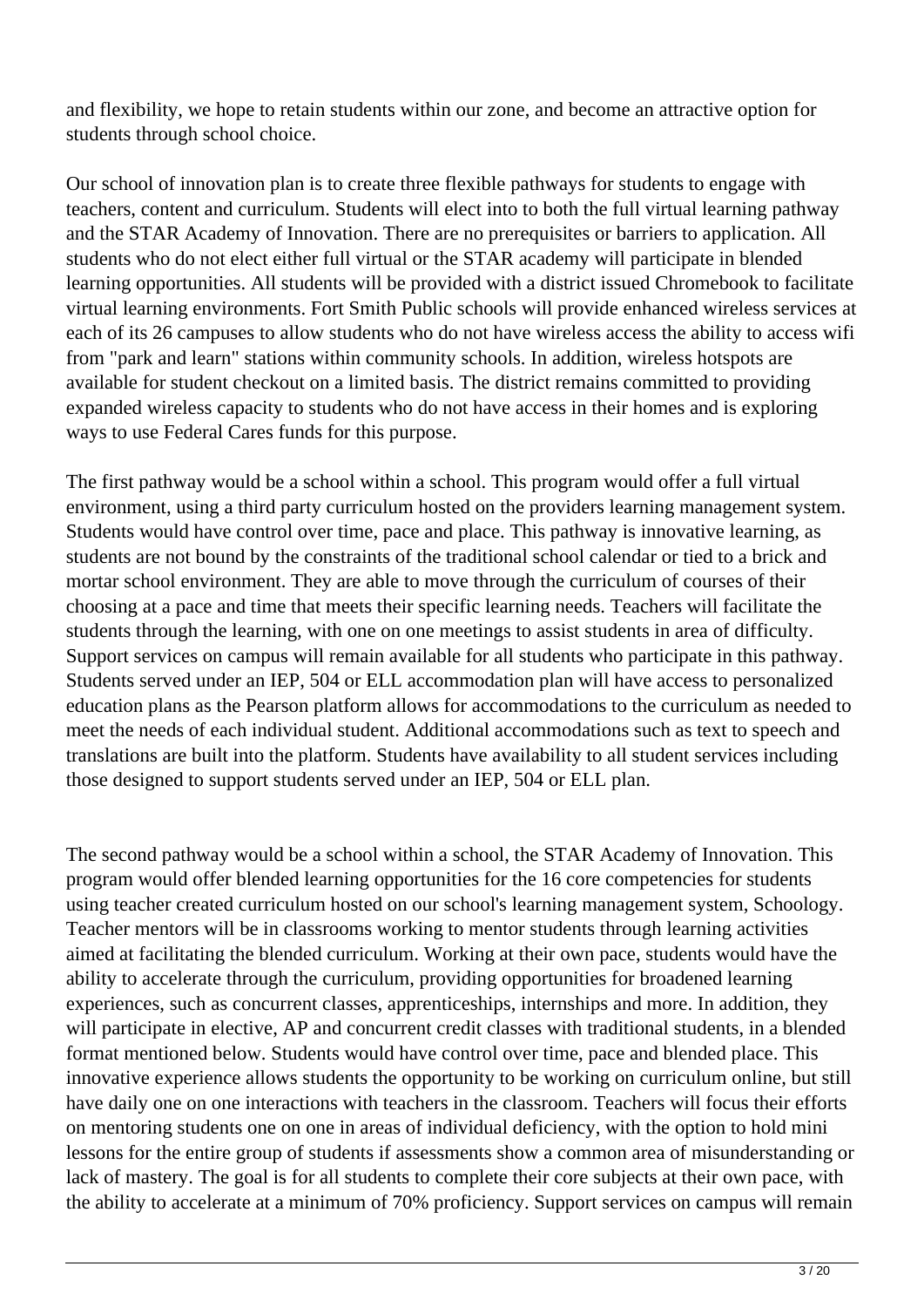available for all students who participate in this pathway.Students served under an IEP, 504 or ELL accommodation plan will have access to personalized education plans as the individual teacher make accommodations to the curriculum as needed to meet the needs of each individual student. In addition, students who are not showing mastery on formative assessments will receive one to one mentoring sessions, allowing for individualized interventions. Additional accommodations such as text to speech and translations are built into the learning platform. Students have availability to all student services including those designed to support students served under an IEP, 504 or ELL plan.

The third pathway would be for all students who do not choose the STAR academy or full virtual environment. This pathway would offer blended learning opportunities in the traditional classroom setting or virtually at home. This offers students the opportunity to move in and out of the classroom setting as circumstances permit. Curriculum will be teacher created and hosted on our school's learning management system, Schoology. The same daily learning experiences and assessments offered in the classroom will be offered digitally. Students will have control over time and blended place, but not pace, as students will have the same daily learning expectations as those in the classroom. This allows all students at Southside High School the ability to maintain a consistent level of learning during times of illness, shutdown, or any other times that an alternate placement may be necessary. This innovative approach to learning truly transforms Southside High School to a school without walls, which provides opportunities for consistency and learning in chaotic times. Students have availability to all student services including those designed to support students served under an IEP, 504 or ELL plan.

**Data Entry Date:** 02/24/20 | **Data Modified Date:** 08/05/20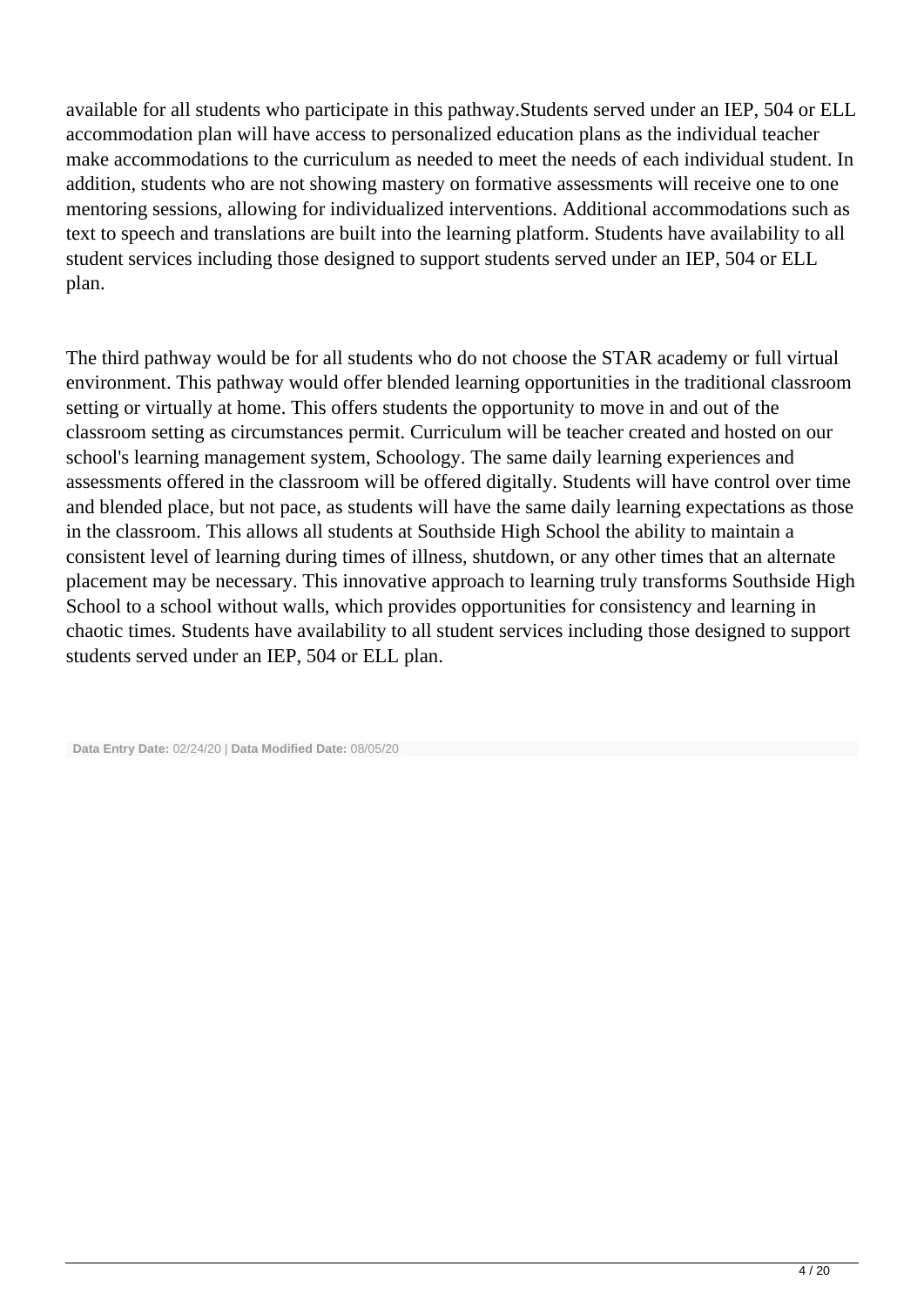## **SECTION 2:** GENERAL QUESTIONS

**Special Conditions ESSA (Check all that apply)**

#### **Supports and service organizations assisting your school.**

Arkansas Department of Education (ADE)

Arkansas Public Resource Center (APSRC)

Education Renewal Zone (ERZ)

Office of Innovation for Education (OIE)

ADE Team Digital

Other(s) - Please list:

AIMS (Advanced Initiative for Math and Science) District support by ADE Team Digital

#### **Link to your School Improvement Plan:**

https://docs.google.com/document/d/1XWpvn5d9dkLqSp6-76RbswB4-VnzEuxGfdHN3Hs4zDY/e dit?usp=sharing

```
 Data Entry Date: 07/24/20 | Data Modified Date: 07/24/20
```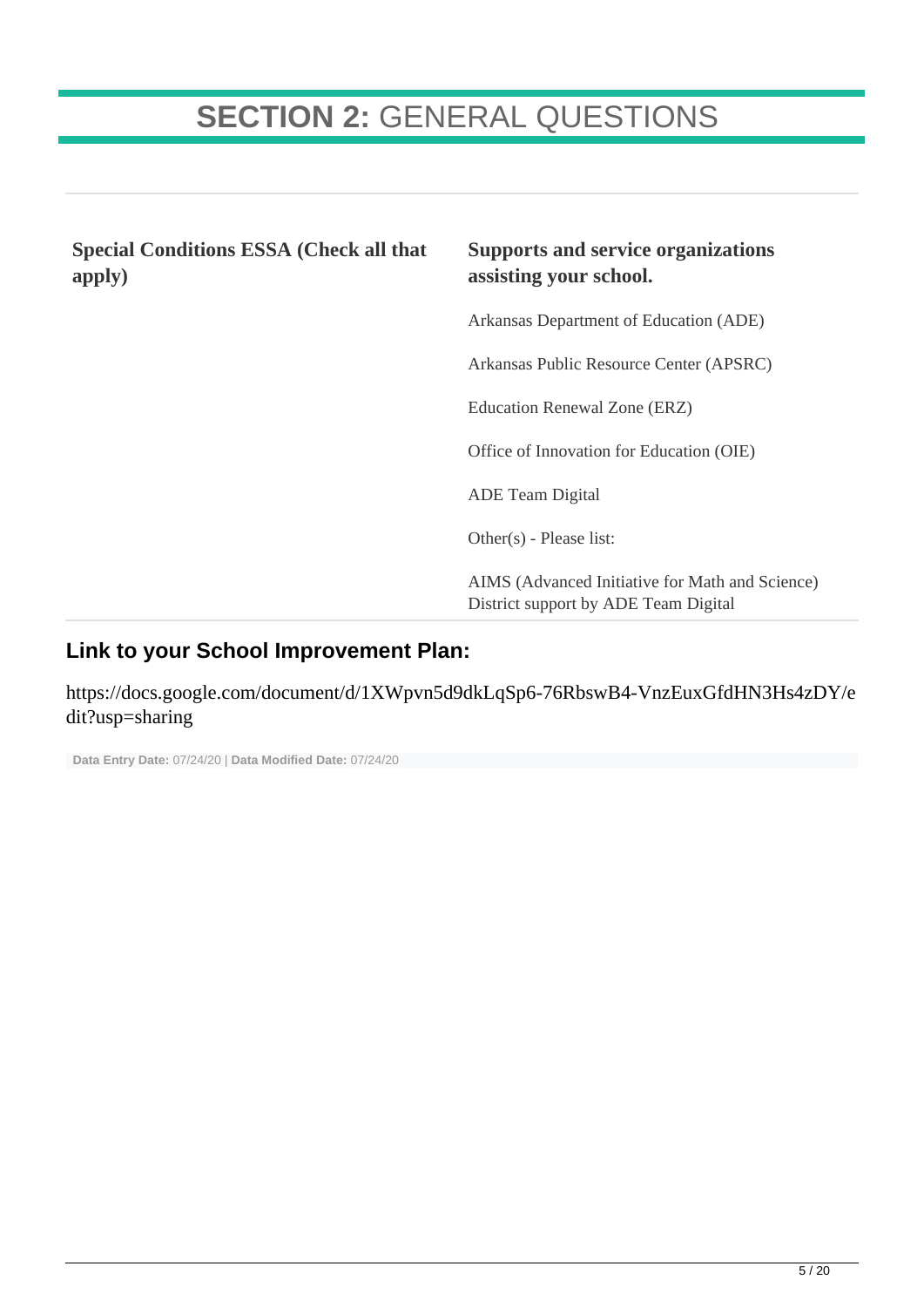## **SECTION 3:** EXPLORING AND LEARNING

#### **Exploring and Learning**

We encourage you to work in this section before completing the School of Innovation Plan and Goals. The primary purpose of Exploring and Learning is to build the capacity of stakeholders for the work of innovation up to the submission of the application on April 23, 2019.

| $05/29/2020$ -<br>05/29/2020 | Meeting with third party<br>virtual providers to<br>consider the use of a<br>third party virtual<br>curriculum for one<br>pathway of SHS<br>students | School<br>Adminstrator<br>(Number)<br>Attended: 1)                  | Work through demo of platform, including other<br>members of SOI committee.                                                                                        |
|------------------------------|------------------------------------------------------------------------------------------------------------------------------------------------------|---------------------------------------------------------------------|--------------------------------------------------------------------------------------------------------------------------------------------------------------------|
| $05/25/2020 -$<br>05/25/2020 | Survey regarding<br>blended learning tools to<br>prepare for summer PD                                                                               | <b>Certified Staff</b><br>(Number)<br>Attended: More<br>than $25$ ) | Working of series of Virtual professional<br>development sessions on virtual/blended learning,<br>including flipped classroom, project based learning<br>and more. |
| $03/16/2020$ -<br>05/29/2020 | Series of departmental<br>meetings focused on<br>transition to virtual<br>learning environments<br>due to shutdown for<br>$COVID - 19.$              |                                                                     |                                                                                                                                                                    |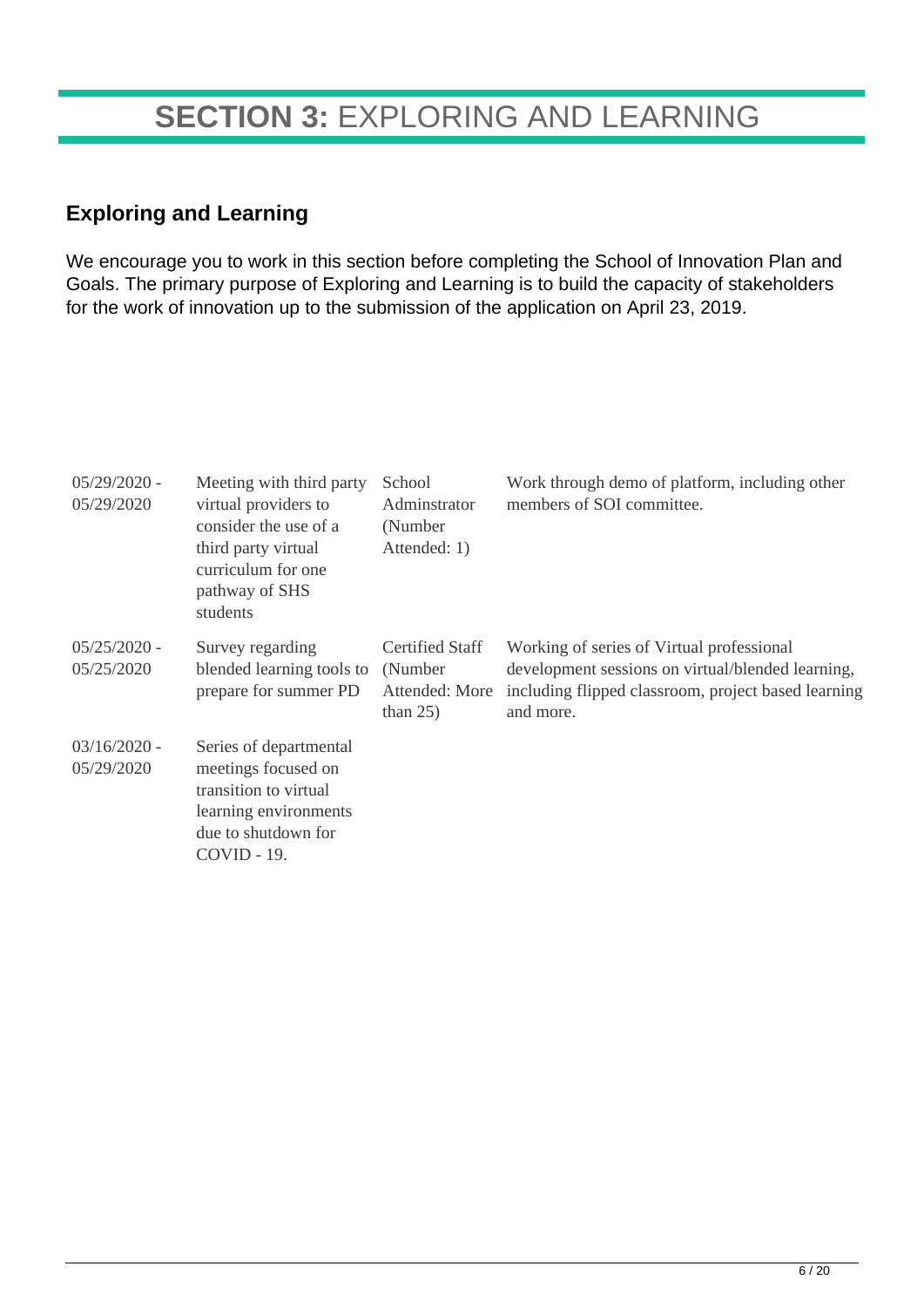## **SECTION 4:** COUNCIL OF INNOVATION

### **Council of Innovation**

The Council of Innovation is composed of a representative group of teachers, classified employees, the building principal or designee, parents, community members, minimum of two (2) students and minority membership in schools with ten percent (10%) or greater minority student population. The council shall generate innovative ideas and proposals and seek diverse ideas from other stakeholders to determine the content of the plan that will be voted on by the school employees.

#### **Minority Representation:** 18.18%

| Name of<br>council member | Representative<br>group       | Council<br>Position                           | Minority       | Date<br>Elected |
|---------------------------|-------------------------------|-----------------------------------------------|----------------|-----------------|
| Jeff Mosby                | Other                         | <b>Technology Support</b>                     | N <sub>o</sub> | 07/06/2020      |
| Juan Zermeno              | Teacher                       | Member                                        | Yes            | 07/06/2020      |
| <b>Jeff Meares</b>        | Community<br>Member           | Member                                        | N <sub>o</sub> | 07/06/2020      |
| Caitlyn Elliott           | Student                       | Member                                        | N <sub>o</sub> | 02/12/2020      |
| Kate Bautista             | Student                       | Member                                        | Yes            | 02/12/2020      |
| Xavier Vann               | Student                       | Member                                        | Yes            | 02/12/2020      |
| Yesinia OCampo            | Student                       | Member                                        | Yes            | 02/12/2020      |
| Lisa Atwell               | <b>Classified Staff</b>       | Member                                        | N <sub>o</sub> | 02/12/2020      |
| <b>Bill Hanesworth</b>    | <b>School Board</b><br>Member | Member - Parent<br>and School Board<br>Member | N <sub>o</sub> | 02/12/2020      |
| Samantha Hall             | Parent                        | Member                                        | N <sub>o</sub> | 02/12/2020      |
| Meagan Olson              | Teacher                       | Member                                        | N <sub>o</sub> | 02/12/2020      |
| Camille Guyton            | Teacher                       | Member                                        | N <sub>o</sub> | 02/12/2020      |
| Heather<br>Baumgartner    | Teacher                       | Member                                        | N <sub>o</sub> | 02/12/2020      |
| Savannah Smith            | <b>Certified Staff</b>        | Member                                        | N <sub>o</sub> | 02/12/2020      |
| Justin Key                | Teacher                       | Member                                        | N <sub>o</sub> | 02/12/2020      |
| Laura Smith               | Teacher                       | Member                                        | N <sub>o</sub> | 02/12/2020      |
| Walter Woodie             | Teacher                       | Member                                        | N <sub>o</sub> | 02/12/2020      |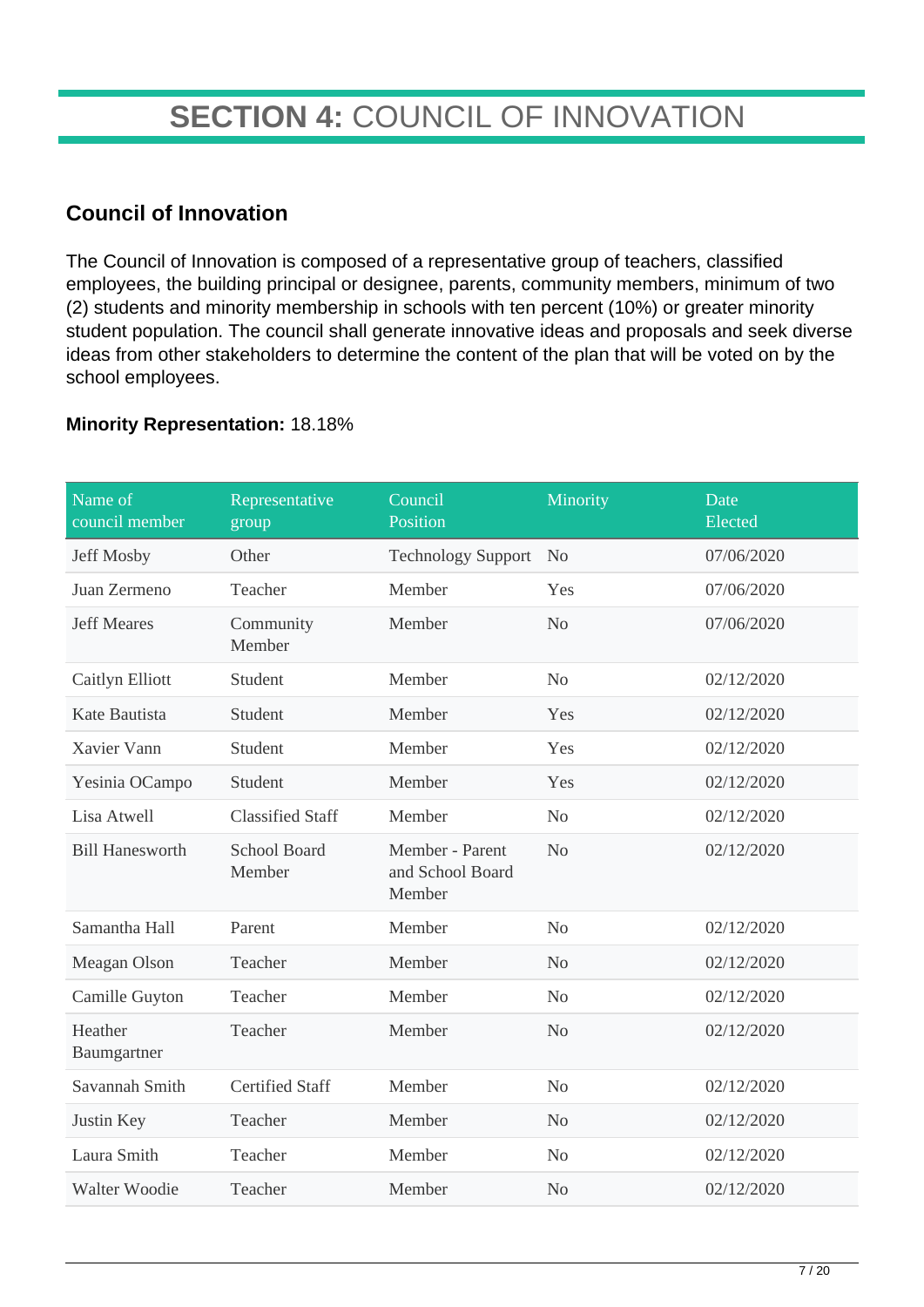| Name of<br>council member | Representative<br>group    | Council<br><b>Position</b> | Minority       | Date<br>Elected |
|---------------------------|----------------------------|----------------------------|----------------|-----------------|
| Kristi Coats              | Teacher                    | Member                     | N <sub>0</sub> | 02/12/2020      |
| Suzanne Martin            | Teacher                    | Member                     | N <sub>0</sub> | 02/12/2020      |
| Carol Bricker             | Teacher                    | <b>Member</b>              | N <sub>0</sub> | 02/12/2020      |
| <b>Jeff Prewitt</b>       | School Adminstrator Member |                            | N <sub>0</sub> | 02/12/2020      |
| Lisa Miller               | Principal                  | Member                     | N <sub>0</sub> | 02/12/2020      |

**Data Entry Date:** 07/06/20 | **Data Modified Date:** 07/06/20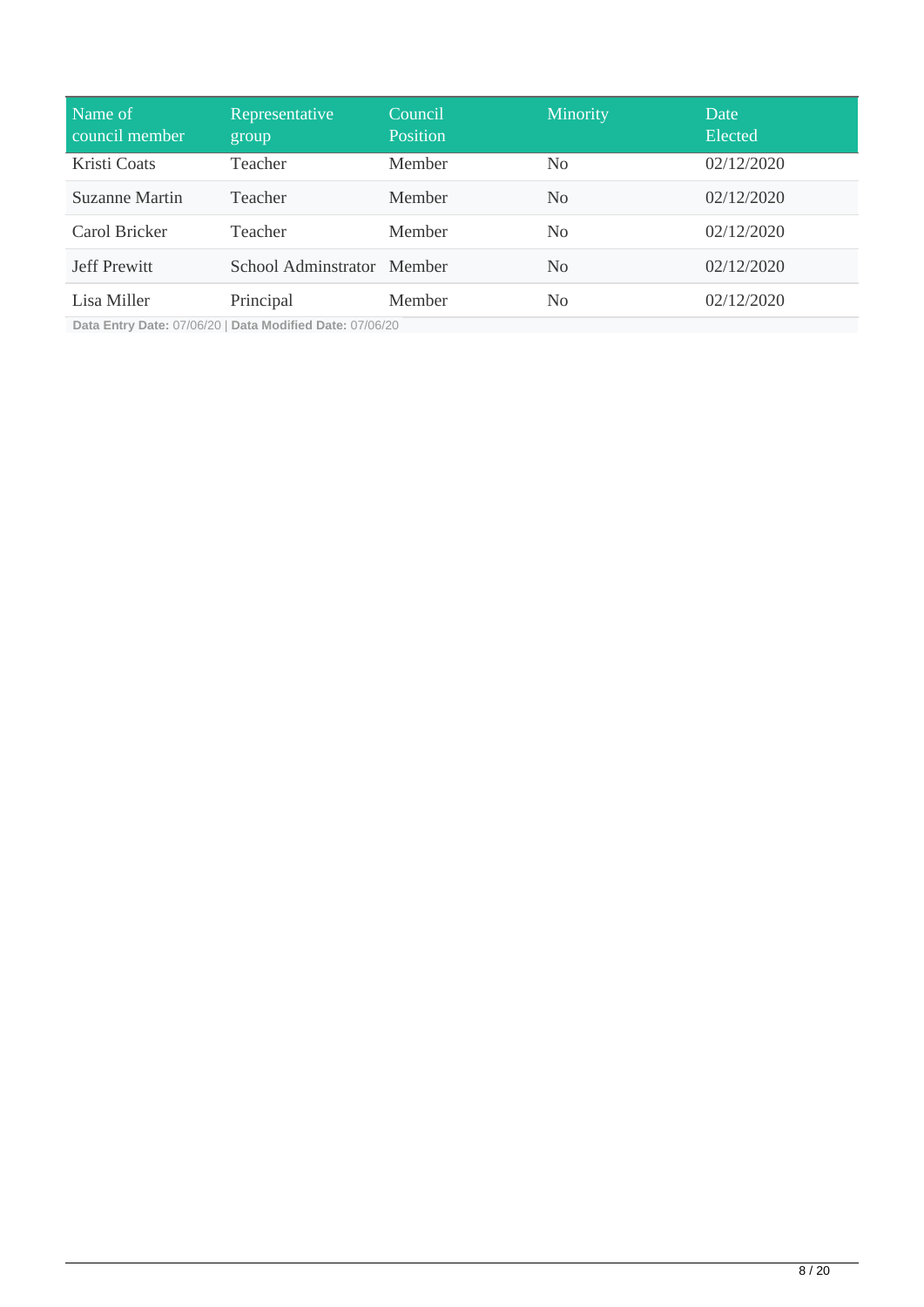## **SECTION 5:** VISION AND MISSION

#### **The school's Vision statement**

The vision of Southside High School is learning for all students in an environment that ensures belonging, high achievement, and service, producing career-ready citizens.

### **The school's Mission statement**

It is the mission of Southside High School to provide an educational program that enables our students to learn, achieve, succeed and become proficient in reading, writing and math.

Southside High School is dedicated to providing quality and equitable educational opportunities for all students that will help them in realizing their academic potential, become productive citizens, and prepare for their futures.

#### **Vision & Misson are:**

New

**Data Entry Date:** 02/16/20 | **Data Modified Date:** 03/01/20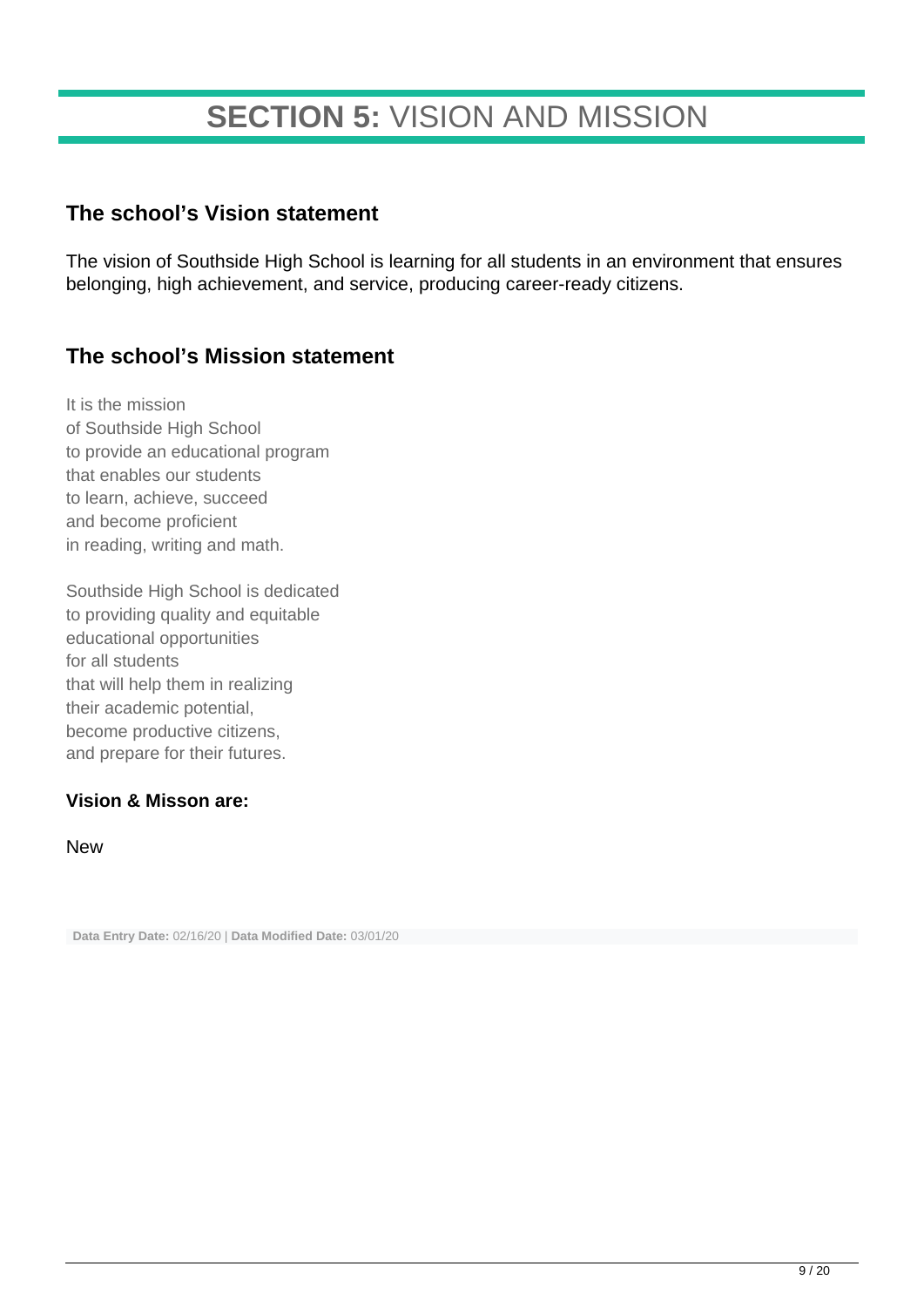## **SECTION 5:** TIMELINE OF WORK

### **Timeline of work:**

| Date       | Vision & Mission Work                                                                                                                                                                           | <b>Stakeholders Involved</b>                                                                                                                                                                    |
|------------|-------------------------------------------------------------------------------------------------------------------------------------------------------------------------------------------------|-------------------------------------------------------------------------------------------------------------------------------------------------------------------------------------------------|
| 03/16/2020 | Work begins to repeat the process for revising<br>SHS mission statement                                                                                                                         | Work begins to repeat the process for revising<br>SHS mission statement                                                                                                                         |
| 02/17/2020 | New vision statement presented to school<br>during all school professional development                                                                                                          | New vision statement presented to school<br>during all school professional development                                                                                                          |
| 01/08/2020 | Guiding coalition meets and adopts a new<br>vision statement. Present to staffulty and<br>students by email for feedback.                                                                       | Guiding coalition meets and adopts a new<br>vision statement. Present to staffulty and<br>students by email for feedback.                                                                       |
| 01/08/2020 | Collaborative teams meet to review the two<br>draft vision statements and vote as a team to<br>adopt one of them, or create a new by merging<br>the two. Provide feedback to guiding coalition. | Collaborative teams meet to review the two<br>draft vision statements and vote as a team to<br>adopt one of them, or create a new by merging<br>the two. Provide feedback to guiding coalition. |
| 01/06/2020 | Guiding coalition meets to review the draft<br>vision statements and narrow down to two to<br>present to collaborative teams                                                                    | Guiding coalition meets to review the draft<br>vision statements and narrow down to two to<br>present to collaborative teams                                                                    |
| 12/11/2019 | Collaborative teams meet to generate draft<br>vision statements that encompass the school<br>agreed upon five visionary words                                                                   | Collaborative teams meet to generate draft<br>vision statements that encompass the school<br>agreed upon five visionary words                                                                   |
| 12/09/2019 | Guiding coalition meets to review all words<br>generated in team meetings. Work to narrow to<br>five words, that encompass all words from<br>individual teams                                   | Guiding coalition meets to review all words<br>generated in team meetings. Work to narrow to<br>five words, that encompass all words from<br>individual teams                                   |
| 12/04/2019 | Collaborative team meetings focus on<br>development of 5 ideas they would see in the<br>ideal version of SHS 5 years in the future.                                                             | Collaborative team meetings focus on<br>development of 5 ideas they would see in the<br>ideal version of SHS 5 years in the future.                                                             |
| 12/02/2019 | Guiding coalition meets to develop agendas for<br>first day of vision development in collaborative<br>team meetings                                                                             | Guiding coalition meets to develop agendas for<br>first day of vision development in collaborative<br>team meetings                                                                             |
| 11/20/2019 | Guiding coalition meets to review and narrow<br>values statements down to 5 that encompass all<br>of the work of the collaborative teams                                                        | Guiding coalition meets to review and narrow<br>values statements down to 5 that encompass all<br>of the work of the collaborative teams                                                        |
| 11/20/2019 | Collaborative team meetings focus on<br>development of core values.                                                                                                                             | Collaborative team meetings focus on<br>development of core values.                                                                                                                             |
| 11/16/1919 | Guiding coalition meets to develop PLC agenda<br>for development of values                                                                                                                      | Guiding coalition meets to develop PLC agenda<br>for development of values                                                                                                                      |
| 08/19/2019 | Introduction to Professional Learning<br>Communities and the importance of Vision,<br>Mission, Values and Goals to guide the work.                                                              | Introduction to Professional Learning<br>Communities and the importance of Vision,<br>Mission, Values and Goals to guide the work.                                                              |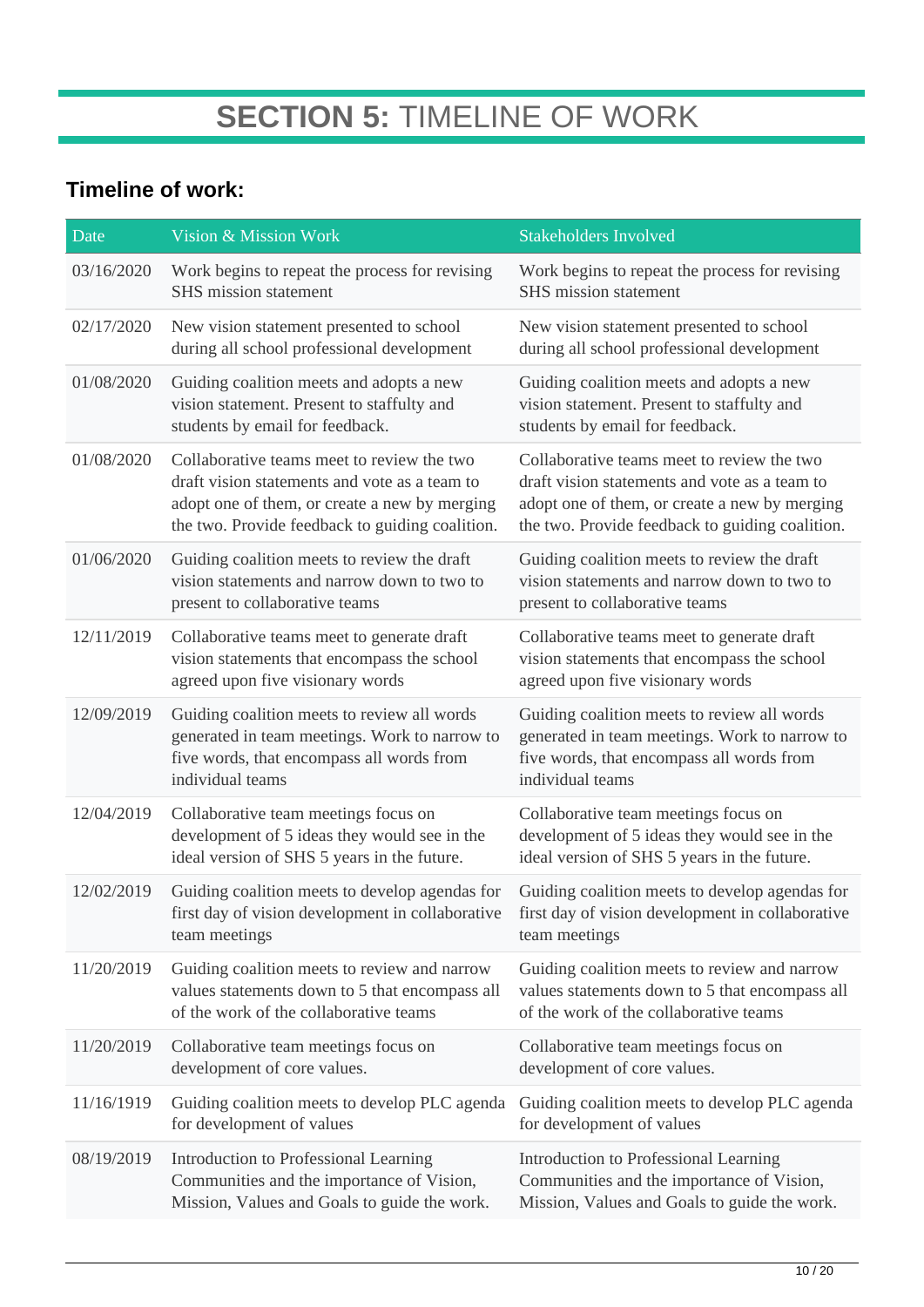| Date       | Vision & Mission Work                                                                                                                                          | <b>Stakeholders Involved</b>                                                                                                                                   |
|------------|----------------------------------------------------------------------------------------------------------------------------------------------------------------|----------------------------------------------------------------------------------------------------------------------------------------------------------------|
|            | Created timeline for the work.                                                                                                                                 | Created timeline for the work.                                                                                                                                 |
| 03/15/2019 | Staff professional development "Creating a<br>Vision and Mission" Introduction to difference<br>between vision, mission, values and collective<br>commitments. | Staff professional development "Creating a<br>Vision and Mission" Introduction to difference<br>between vision, mission, values and collective<br>commitments. |
| 08/10/2018 | Professional development session "What do we<br>believe" focused on the golden circle, finding<br>our "why"                                                    | Professional development session "What do we<br>believe" focused on the golden circle, finding<br>our "why"                                                    |

**Data Entry Date:** 03/01/20 | **Data Modified Date:** 03/01/20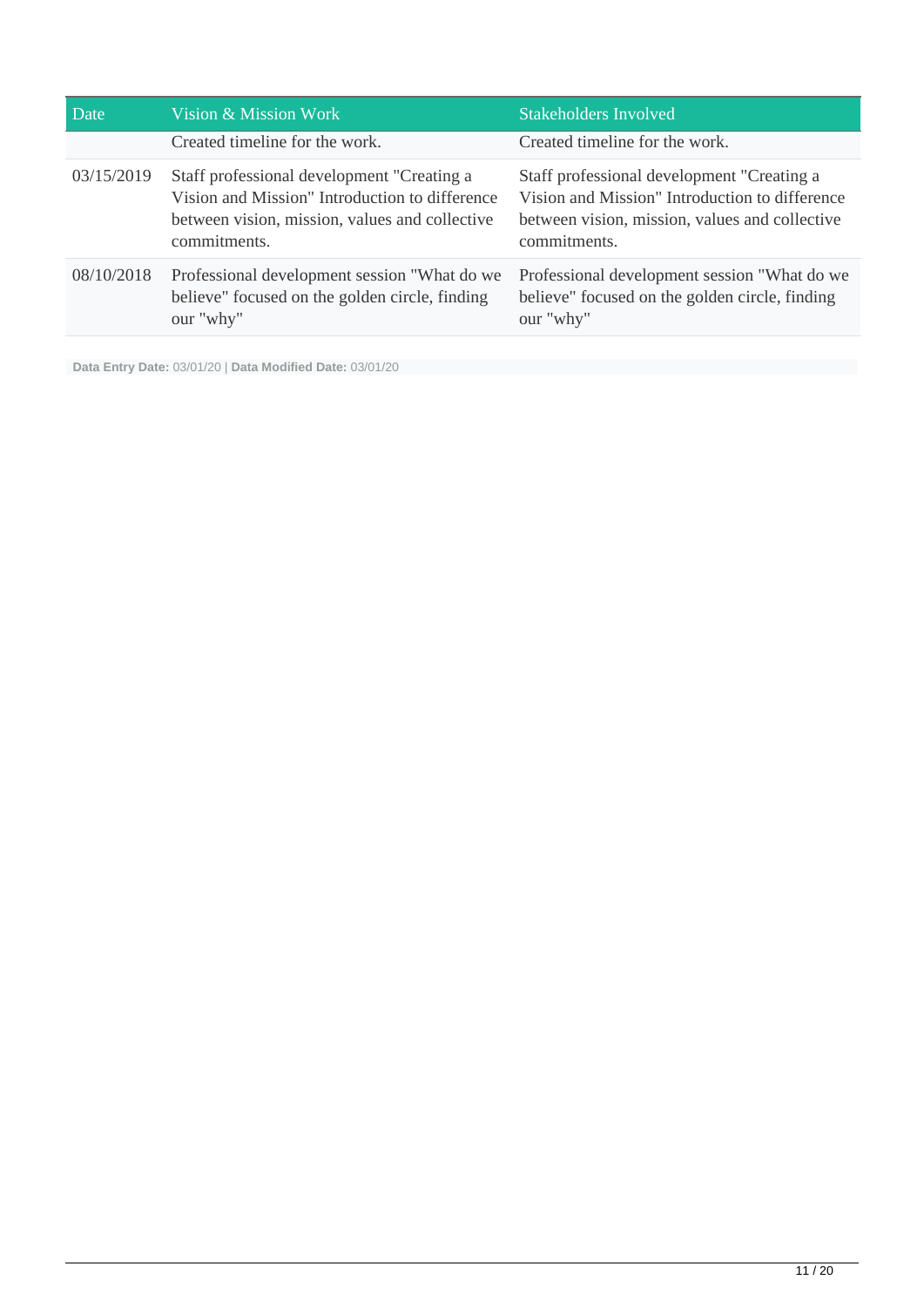## **SECTION 6:** GOALS AND ANTICIPATED OUTCOMES

#### **Goals and Anticipated Outcomes**

These may include, but are not limited to, the following goals outlined in **AR Code § 6-15-2803** (2016)

#### Goal 1:

At the end of the first semester of the 2019-2020 school year, 96 students had at least one failing grade, for a total of 225 total failing grades. Southside High School will calculate the number of failing grades among sophomores for the 2nd semester and compile the year end data. We will decrease the number of students failing at least one course and total number of failing grades by 20%, for the 2020-2021 school year for sophomores, our pilot student cohort for the initial year of implementation of Pathway 2 - The STAR Academy of Innovation. In addition, we will decrease the number of failing grades by an additional 20% for sophomores and juniors during the 2021-2022 school year.

#### Goal 2:

Southside High School has seen a decrease in academic achievement over the last three years. In addition, we did not meet the 80% growth target in 2019, with an ESSA growth score of 78.5%. Our second identified need is for student performance on the ACT Aspire Summative assessment to show marked growth. We will increase our growth score by 3% for the 2020-2021 school year for sophomores, our pilot student cohort for the initial year of implementation, and an addition 3% for the 2021-2022 school year as measured by ESSA reporting for sophomores and juniors.

#### Goal 3:

Increase student enrollment at Southside High School, maintaining students from our feeder schools. We will increase our sophomore enrollment for the 2020-2021 school year by 10% over current enrollment. In addition, we will increase our overall enrollment 10th - 12th grade by 10% for the 2021-2022 school year. We will collect data on subpopulation enrollment to look for trends among subpopulations. In addition, we will compare attendance rates among subpopulations (to include digital engagement as positive indicators of attendance) to evaluate at year end, and make necessary modification for the 2021-2022 school year.

#### Goal 4:

During the time of the shutdown for COVID-19 we have seen the need for flexibility with student learning environments in order to continue student engagement with a high quality learning experience during times of turmoil. Southside High School will see a 25% increase in student engagement with curriculum in all three pathways based on our learning management system analytics, credits earned, and schoolwide grade point from the 2019-2020 school year to the 2020-2021 school year.

**Data Entry Date:** 02/16/20 | **Data Modified Date:** 07/24/20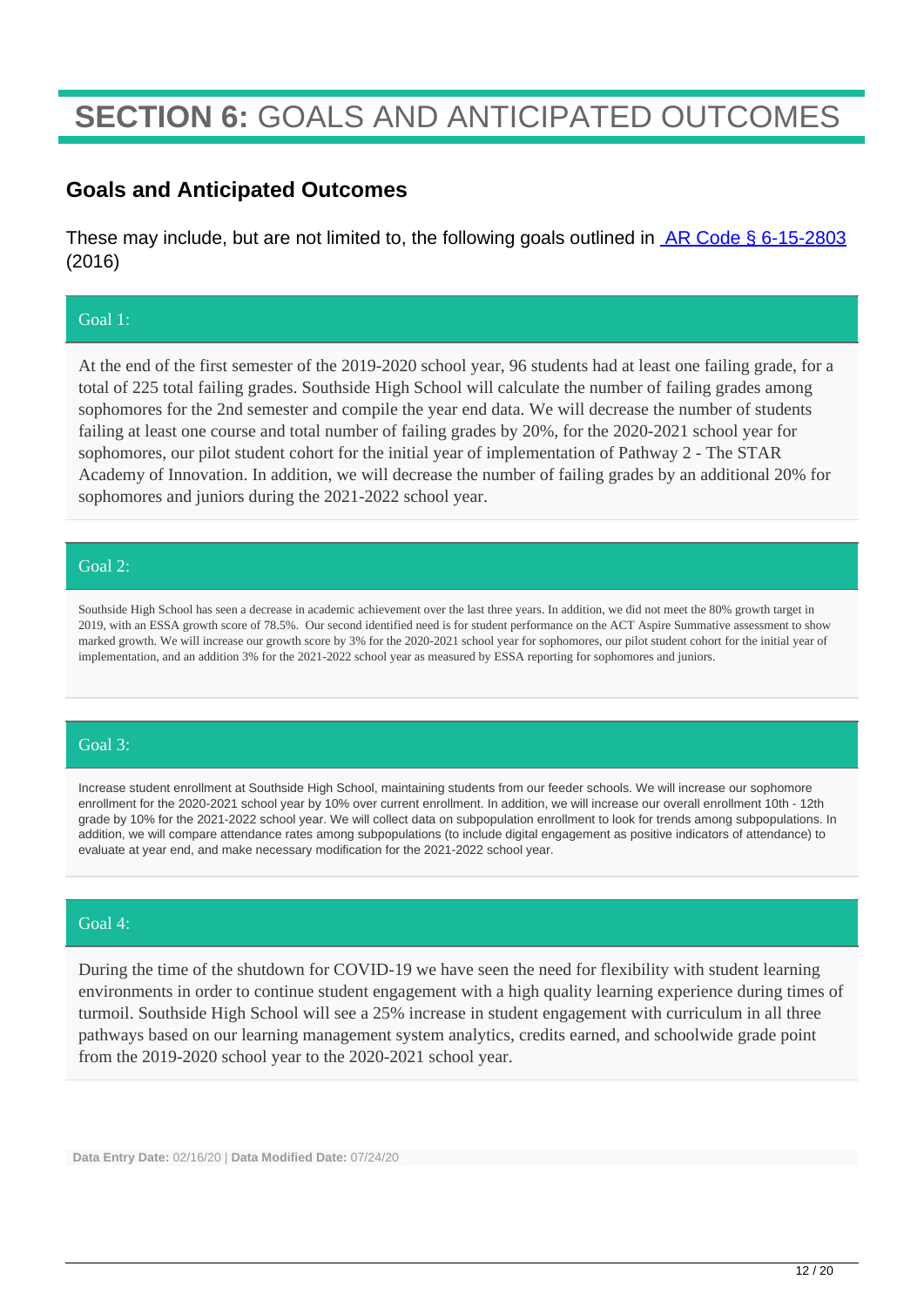## **SECTION 7:** THEORY OF ACTION TO ACHIEVE INNOVATION GOALS - INNOVATION PLAN

### **Theory of Action to Achieve Innovation Goals: Innovation Plan**

Please connect the SOI goals to the innovations,performance targets, timeline, and waivers needed for implementation. Note: limit the response to no more than five (5) goals. Complete Theory of Action for each goal.

 Goal 1 | At the end of the first semester of the 2019-2020 school year, 96 students had at least one failing grade, for a total of 225 total failing grades. Southside High School will calculate the number of failing grades among sophomores for the 2nd semester and compile the year end data. We will decrease the number of students failing at least one course and total number of failing grades by 20%, for the 2020-2021 school year for sophomores, our pilot student cohort for the initial year of implementation of Pathway 2 - The STAR Academy of Innovation. In addition, we will decrease the number of failing grades by an additional 20% for sophomores and juniors during the 2021-2022 school year.

| Output/Actions<br>(innovation strategy)               | If we implement a school of innovation focusing on a maximum of 150 sophomores<br>during the pilot year of 2020-2021, and adding grade level cohorts each subsequent<br>year, with a focus on mastery of essential standards, as measured by assessments,                                                                                                                                                      |
|-------------------------------------------------------|----------------------------------------------------------------------------------------------------------------------------------------------------------------------------------------------------------------------------------------------------------------------------------------------------------------------------------------------------------------------------------------------------------------|
| <b>Expected Short Term</b><br>Outcome                 | then student achievement in classes will be measured strictly by skills attainment,<br>allowing for appropriate intervention as needed for student achievement. Student<br>grades will improve and student failures will decline,                                                                                                                                                                              |
| Interim Performance<br>Target with expected<br>change | resulting in decreased failures at the end of the first semester of the 2020-2021<br>school year. Interim progress will be measured weekly by interim progress pulls and<br>reviews by teacher teams, grade level administrator and grade level counselor.                                                                                                                                                     |
| Data/Instrument                                       | as measured by grades recorded on student transcripts and weekly interim progress<br>reports.                                                                                                                                                                                                                                                                                                                  |
| Date<br>(by when)                                     | 12/18/2020                                                                                                                                                                                                                                                                                                                                                                                                     |
| Materials/Resources<br>needed                         | Creation of school of innovation courses for the core competencies in schoology,<br>with a focus of 70% mastery in order to unlock the next standard. Students who do<br>not meet the 70% mastery target will meet 1:1 with teacher mentors who will reteach<br>the material for reassessment. Time will be allocated each day for mentoring<br>sessions with teachers, as well as advisory periods each week. |
| Waiver Needed?                                        | Yes                                                                                                                                                                                                                                                                                                                                                                                                            |

**Data Entry Date:** 03/01/20 | **Data Modified Date:** 07/24/20

 Goal 2 | Southside High School has seen a decrease in academic achievement over the last three years. In addition, we did not meet the 80% growth target in 2019, with an ESSA growth score of 78.5%. Our second identified need is for student performance on the ACT Aspire Summative assessment to show marked growth. We will increase our growth score by 3% for the 2020-2021 school year for sophomores, our pilot student cohort for the initial year of implementation, and an addition 3% for the 2021-2022 school year as measured by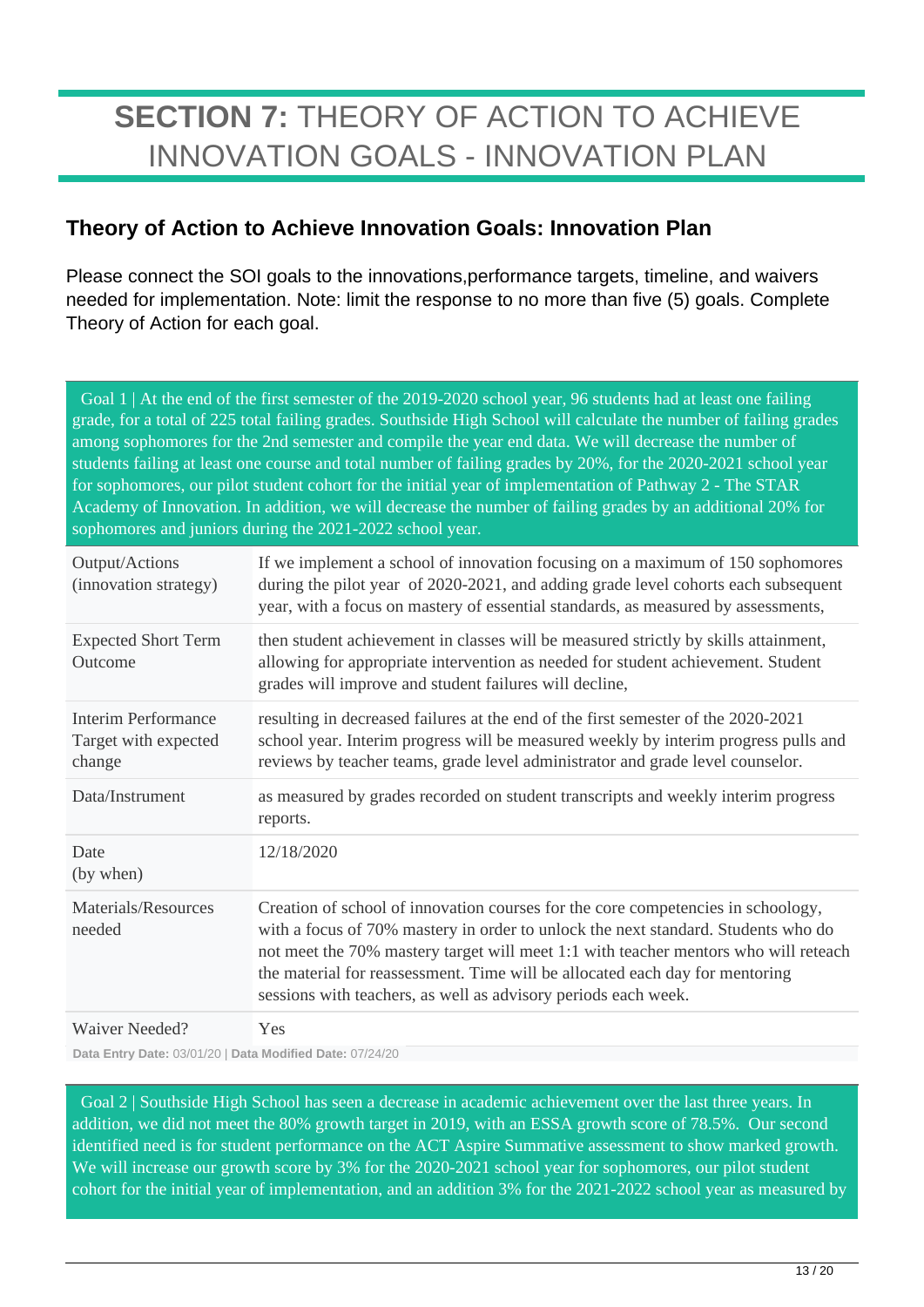#### ESSA reporting for sophomores and juniors.

| Output/Actions<br>(innovation strategy)                  | If we implement a school of innovation creating three pathways, with a schoolwide<br>focus on pathways $1 \& 3$ , and a focus on sophomores during the pilot year and<br>adding grade level cohorts each subsequent year for pathway 2, with a focus on<br>mastery of essential standards at a 70% threshold, |
|----------------------------------------------------------|---------------------------------------------------------------------------------------------------------------------------------------------------------------------------------------------------------------------------------------------------------------------------------------------------------------|
| <b>Expected Short Term</b><br>Outcome                    | then, students will master skills necessary for growth,                                                                                                                                                                                                                                                       |
| Interim Performance<br>Target with expected<br>change    | resulting in higher student performance and growth scores                                                                                                                                                                                                                                                     |
| Data/Instrument                                          | as measured by ACT aspire year end summative assessments and the ESSA<br>performance and growth indexes. Interim progress reports will be based on NWEA<br>quarterly assessments.                                                                                                                             |
| Date<br>(by when)                                        | 05/31/2021                                                                                                                                                                                                                                                                                                    |
| Materials/Resources<br>needed                            | Adoption of a third party virtual curriculum for pathway 1. Creation of courses in<br>Schoology for the 16 core competencies with a 70% threshold for mastery for<br>pathway 2. Creating of a blended curriculum in schoology for all courses in pathway<br>3.                                                |
| <b>Waiver Needed?</b>                                    | Yes                                                                                                                                                                                                                                                                                                           |
| Data Entry Date: 03/01/20   Data Modified Date: 06/01/20 |                                                                                                                                                                                                                                                                                                               |

 Goal 3 | Increase student enrollment at Southside High School, maintaining students from our feeder schools. We will increase our sophomore enrollment for the 2020-2021 school year by 10% over current enrollment. In addition, we will increase our overall enrollment 10th - 12th grade by 10% for the 2021-2022 school year. We will collect data on subpopulation enrollment to look for trends among subpopulations. In addition, we will compare attendance rates among subpopulations (to include digital engagement as positive indicators of attendance) to evaluate at year end, and make necessary modification for the 2021-2022 school year.

| Output/Actions<br>(innovation strategy)                      | If we create a school of innovation that allows for students to have multiple, flexible<br>pathways for learning, including a full virtual option, a blended option that allows<br>for progress more quickly through credit attainment, showing mastery of skills and<br>higher levels of academic achievement, and a traditional school environment blended<br>with digital learning to provide consistency and 21st century learning skills. CTE<br>classes will be available in all three pathways, either through engagement in<br>traditional, blended or virtual classes at school, or at the technology center. |
|--------------------------------------------------------------|------------------------------------------------------------------------------------------------------------------------------------------------------------------------------------------------------------------------------------------------------------------------------------------------------------------------------------------------------------------------------------------------------------------------------------------------------------------------------------------------------------------------------------------------------------------------------------------------------------------------|
| <b>Expected Short Term</b><br>Outcome                        | then students will have greater opportunities for educational experiences such as<br>concurrent credit courses in academics as well as career and technical courses, with<br>the potential of earning an associates degree or technical certificate while in high<br>school. Students will be able to take classes that award college credit at the PEAK<br>innovation center in the areas of health care, information technology and advanced<br>manufacturing.                                                                                                                                                       |
| <b>Interim Performance</b><br>Target with expected<br>change | Creating these opportunities will result in increased enrollment at Southside                                                                                                                                                                                                                                                                                                                                                                                                                                                                                                                                          |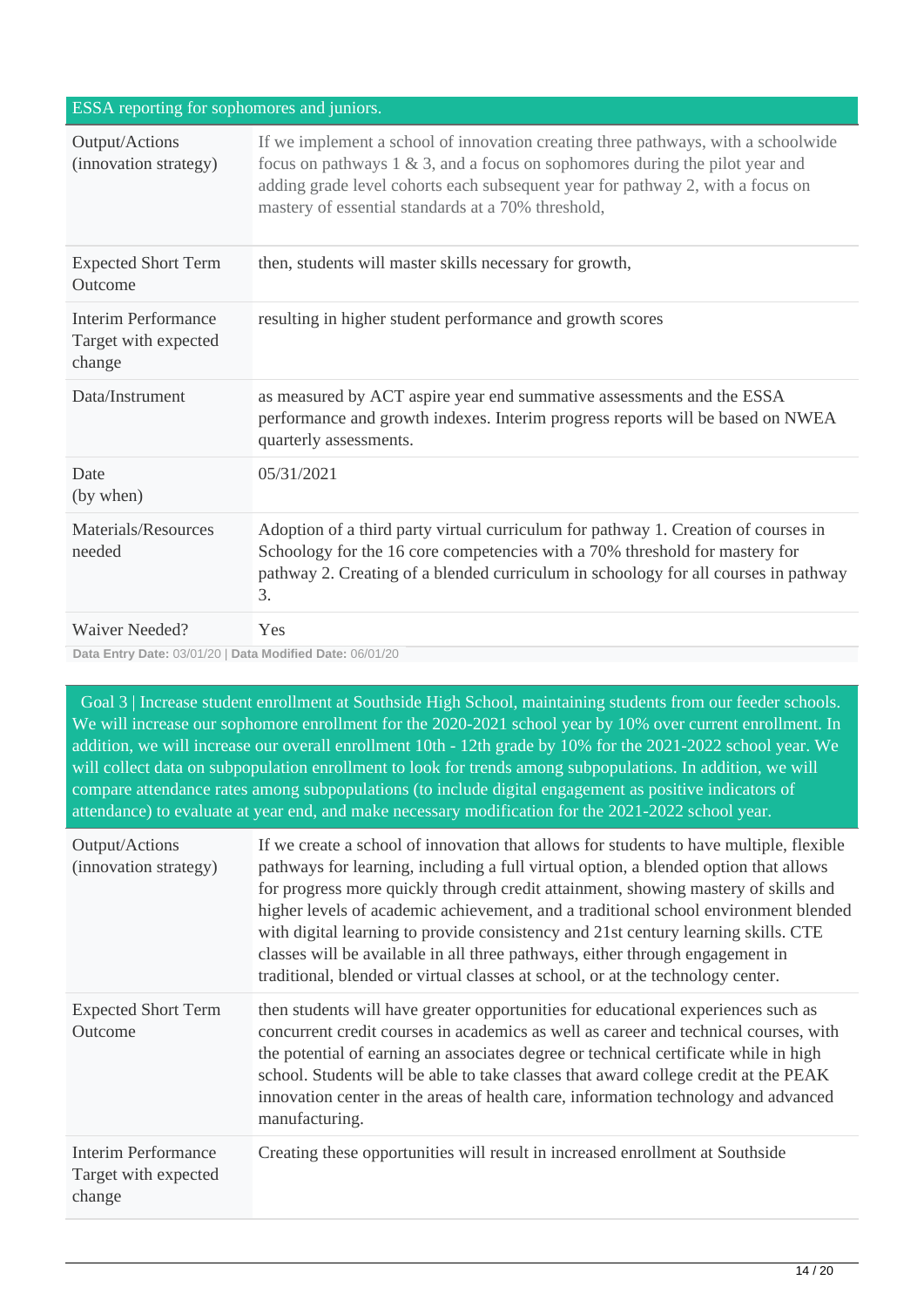| Data/Instrument               | which will be measured by student achievement on year end assessments and state<br>accountability reports that document college hours, graduation rate and engagement<br>in CTE classes.                                                                       |
|-------------------------------|----------------------------------------------------------------------------------------------------------------------------------------------------------------------------------------------------------------------------------------------------------------|
| Date<br>(by when)             | 10/01/2020                                                                                                                                                                                                                                                     |
| Materials/Resources<br>needed | Adoption of a third party virtual curriculum for pathway 1. Creation of courses in<br>Schoology for the 16 core competencies with a 70% threshold for mastery for<br>pathway 2. Creating of a blended curriculum in schoology for all courses in pathway<br>3. |
| Waiver Needed?                | Yes.                                                                                                                                                                                                                                                           |

**Data Entry Date:** 03/01/20 | **Data Modified Date:** 07/24/20

 Goal 4 | During the time of the shutdown for COVID-19 we have seen the need for flexibility with student learning environments in order to continue student engagement with a high quality learning experience during times of turmoil. Southside High School will see a 25% increase in student engagement with curriculum in all three pathways based on our learning management system analytics, credits earned, and schoolwide grade point from the 2019-2020 school year to the 2020-2021 school year.

| Output/Actions<br>(innovation strategy)                      | Create flexible learning environments including a blended/virtual digital component                                                                                                                                                                                                                             |
|--------------------------------------------------------------|-----------------------------------------------------------------------------------------------------------------------------------------------------------------------------------------------------------------------------------------------------------------------------------------------------------------|
| <b>Expected Short Term</b><br>Outcome                        | students will participate with the curriculum at a deeper level, concentrating on areas<br>of weakness academically                                                                                                                                                                                             |
| <b>Interim Performance</b><br>Target with expected<br>change | result in an increase of 25% in student engagement year over year                                                                                                                                                                                                                                               |
| Data/Instrument                                              | A weighted average engagement score comprised of learning management data<br>analytics, grade point averages, credits earned and pre and post student engagement<br>survey results and student success plans. Interim progress will be measured quarterly<br>using data analytics and interim progress reports. |
| Date<br>(by when)                                            | 05/28/2021                                                                                                                                                                                                                                                                                                      |
| Materials/Resources<br>needed                                | Data analytics, survey results, Eschool grade reports and interim progress reports.                                                                                                                                                                                                                             |
| Waiver Needed?                                               | <b>Yes</b>                                                                                                                                                                                                                                                                                                      |

**Data Entry Date:** 06/01/20 | **Data Modified Date:** 07/24/20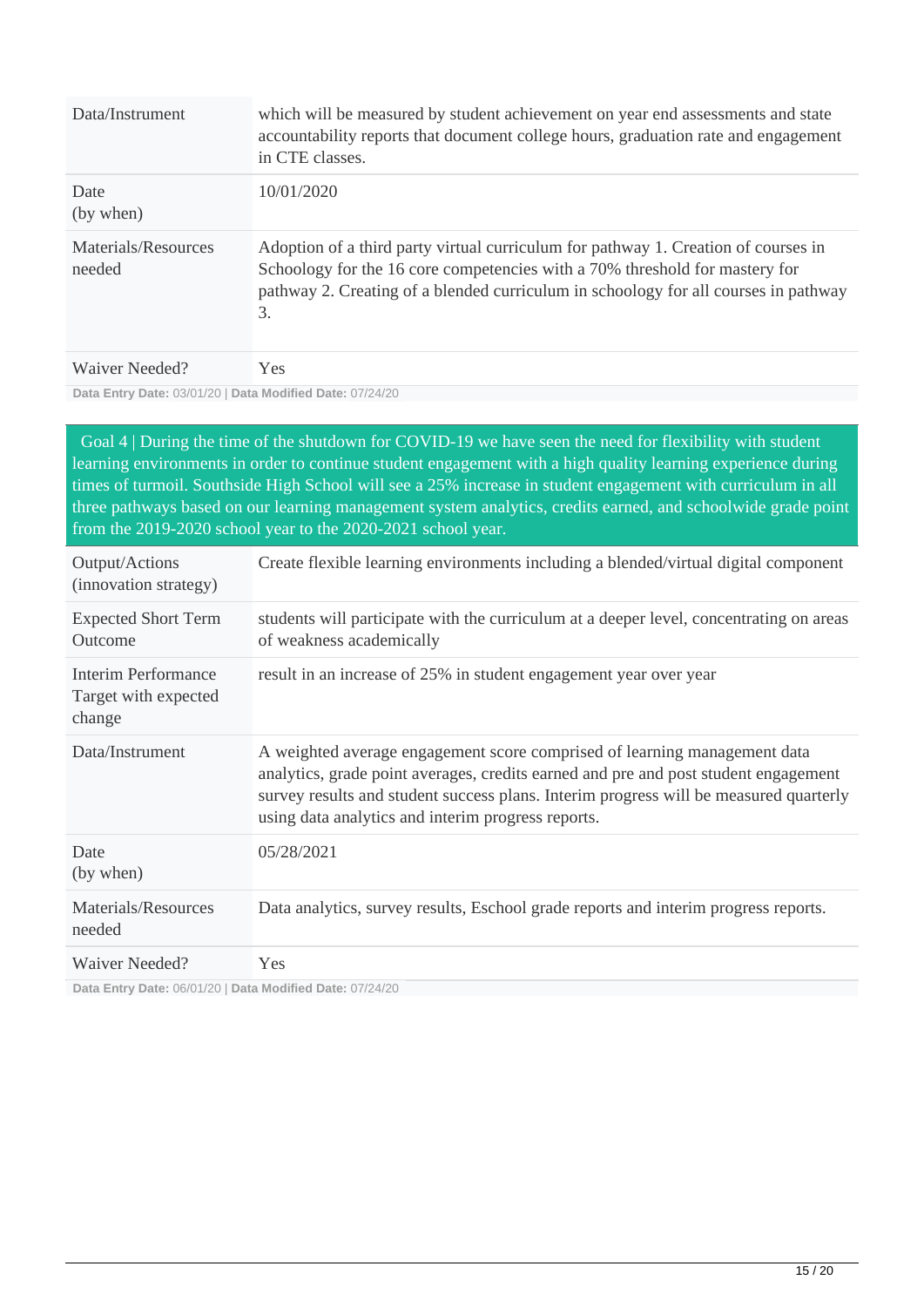## **SECTION 7:** WAIVERS

### **Waivers needed to Achieve Proposed Innovations**

The linked chart may assist: **[Commonly Granted Waivers](http://www.arkansased.gov/public/userfiles/Learning_Services/Charter%20and%20Home%20School/Charter%20School-Division%20of%20Learning%20Services/Applications/Waiver_Document.pdf)**

 Goal 1 | At the end of the first semester of the 2019-2020 school year, 96 students had at least one failing grade, for a total of 225 total failing grades. Southside High School will calculate the number of failing grades among sophomores for the 2nd semester and compile the year end data. We will decrease the number of students failing at least one course and total number of failing grades by 20%, for the 2020-2021 school year for sophomores, our pilot student cohort for the initial year of implementation of Pathway 2 - The STAR Academy of Innovation. In addition, we will decrease the number of failing grades by an additional 20% for sophomores and juniors during the 2021-2022 school year.

| Waiver Sought | Standards for accreditation 1-A.6 and DESE Rules governing class size and teaching load.                                                    |
|---------------|---------------------------------------------------------------------------------------------------------------------------------------------|
| Rationale     | Teachers in the personalized, blended learning classes                                                                                      |
|               | will have total teaching loads of 150 students but will allow                                                                               |
|               | for more than 30 students per period to provide students                                                                                    |
|               | with flexibility for additional help, more efficient work                                                                                   |
|               | space, or teacher mentoring.                                                                                                                |
| Explanation   | A CLASS SIZE waiver will                                                                                                                    |
|               | provide students with the option to work independently in classrooms, get needed teacher mentoring, or additional<br>instructional support. |

**Data Entry Date:** 03/01/20 | **Data Modified Date:** 07/24/20

 Goal 4 | During the time of the shutdown for COVID-19 we have seen the need for flexibility with student learning environments in order to continue student engagement with a high quality learning experience during times of turmoil. Southside High School will see a 25% increase in student engagement with curriculum in all three pathways based on our learning management system analytics, credits earned, and schoolwide grade point from the 2019-2020 school year to the 2020-2021 school year.

| Rationale | In order to create flexible learning needs, we will create a virtual learning option for |
|-----------|------------------------------------------------------------------------------------------|
|           | Section 7 - DESE Rules Governing Educator Licensure.                                     |
|           | A.C.A 6-17-919                                                                           |
|           | $A.C.A.6-17-902$                                                                         |
|           | $A.C.A.6-17-309$                                                                         |
|           | $A.C.A 6-15-1004$                                                                        |
|           | Waiver Sought Teacher Licensure 4-D.1                                                    |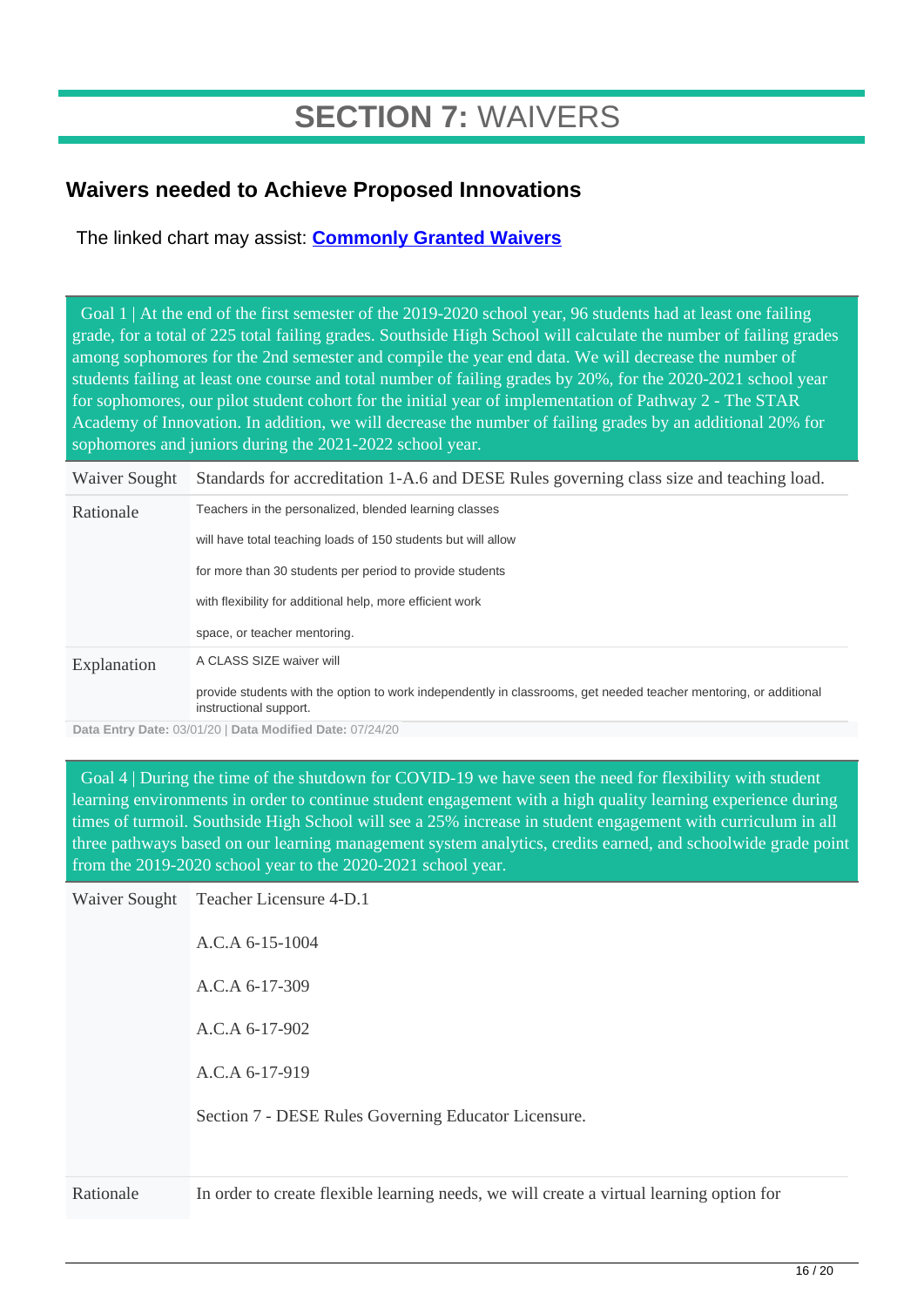Goal 4 | During the time of the shutdown for COVID-19 we have seen the need for flexibility with student learning environments in order to continue student engagement with a high quality learning experience during times of turmoil. Southside High School will see a 25% increase in student engagement with curriculum in all three pathways based on our learning management system analytics, credits earned, and schoolwide grade point from the 2019-2020 school year to the 2020-2021 school year.

|             | students who wish not to return to the traditional brick and mortar classrooms. We Will use<br>the Pearson online curriculum for these classes, facilitated by Southside instructors. In some<br>cases, student elective options may not be an exact match to teacher licensure areas, but be<br>in a related field. |
|-------------|----------------------------------------------------------------------------------------------------------------------------------------------------------------------------------------------------------------------------------------------------------------------------------------------------------------------|
|             |                                                                                                                                                                                                                                                                                                                      |
| Explanation | In order to provide flexible options for students, we seek a teacher licensure waiver to allow<br>teachers to facilitate learning opportunities in related fields.                                                                                                                                                   |

**Data Entry Date:** 07/24/20 | **Data Modified Date:** 07/29/20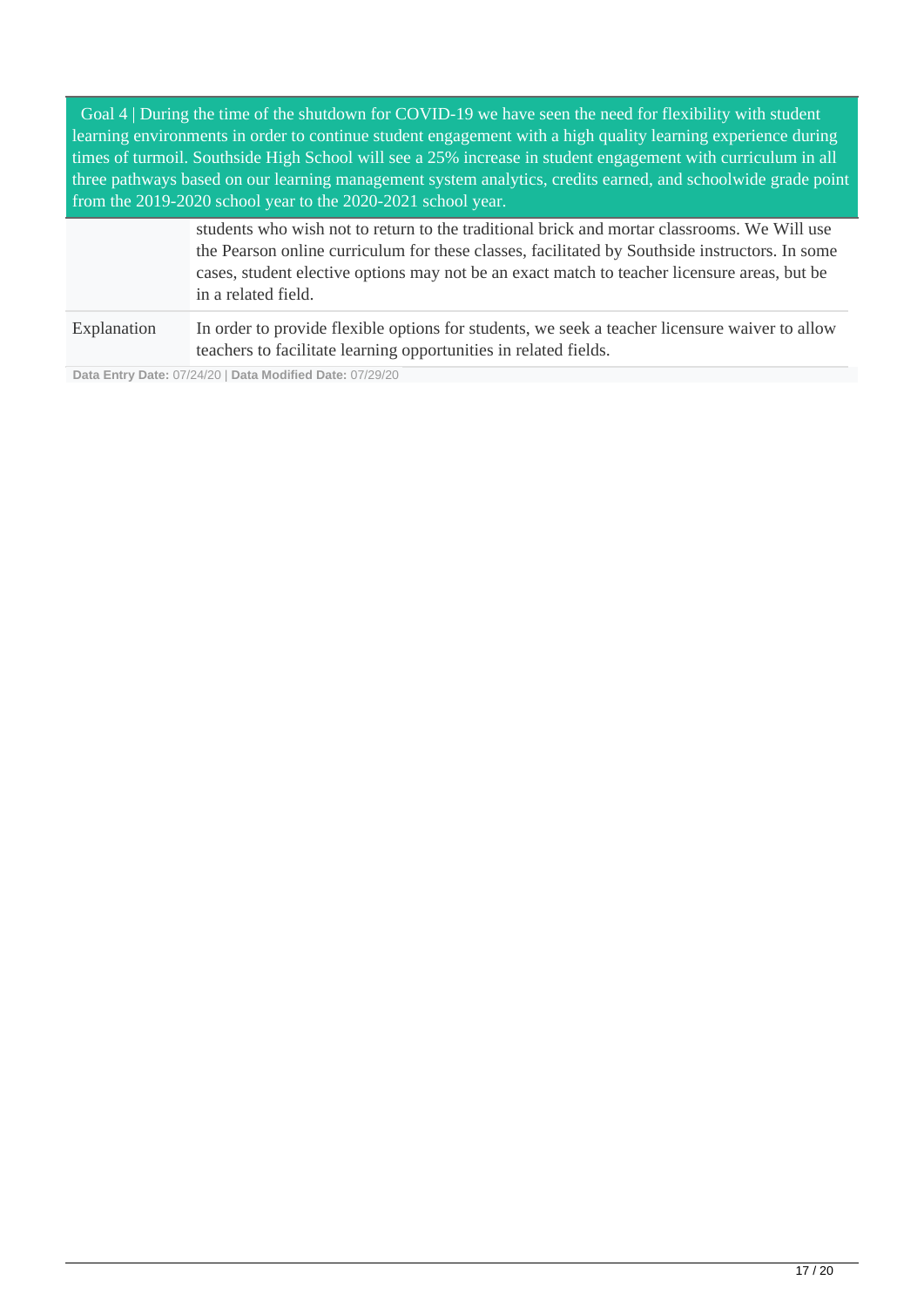## **SECTION 8:** ELECTION RESULTS

### **Election Results**

Faculty and staff of the school must vote on the innovation plan presented by the Council of Innovation. **Sixty percent of all school employees must vote in favor for the application to be submitted to the ADE.**

| Number of Licensed and Classified Staff                                   | 161 |
|---------------------------------------------------------------------------|-----|
| Number of Staff who voted                                                 | 130 |
| Number of Staff who voted for the proposed Plan                           | 129 |
| Number of Staff who voted against the proposed plan                       |     |
| Percentage of staff voting in favor of the proposed<br>plan of innovation |     |

**Data Entry Date:** 03/09/20 | **Data Modified Date:** 03/09/20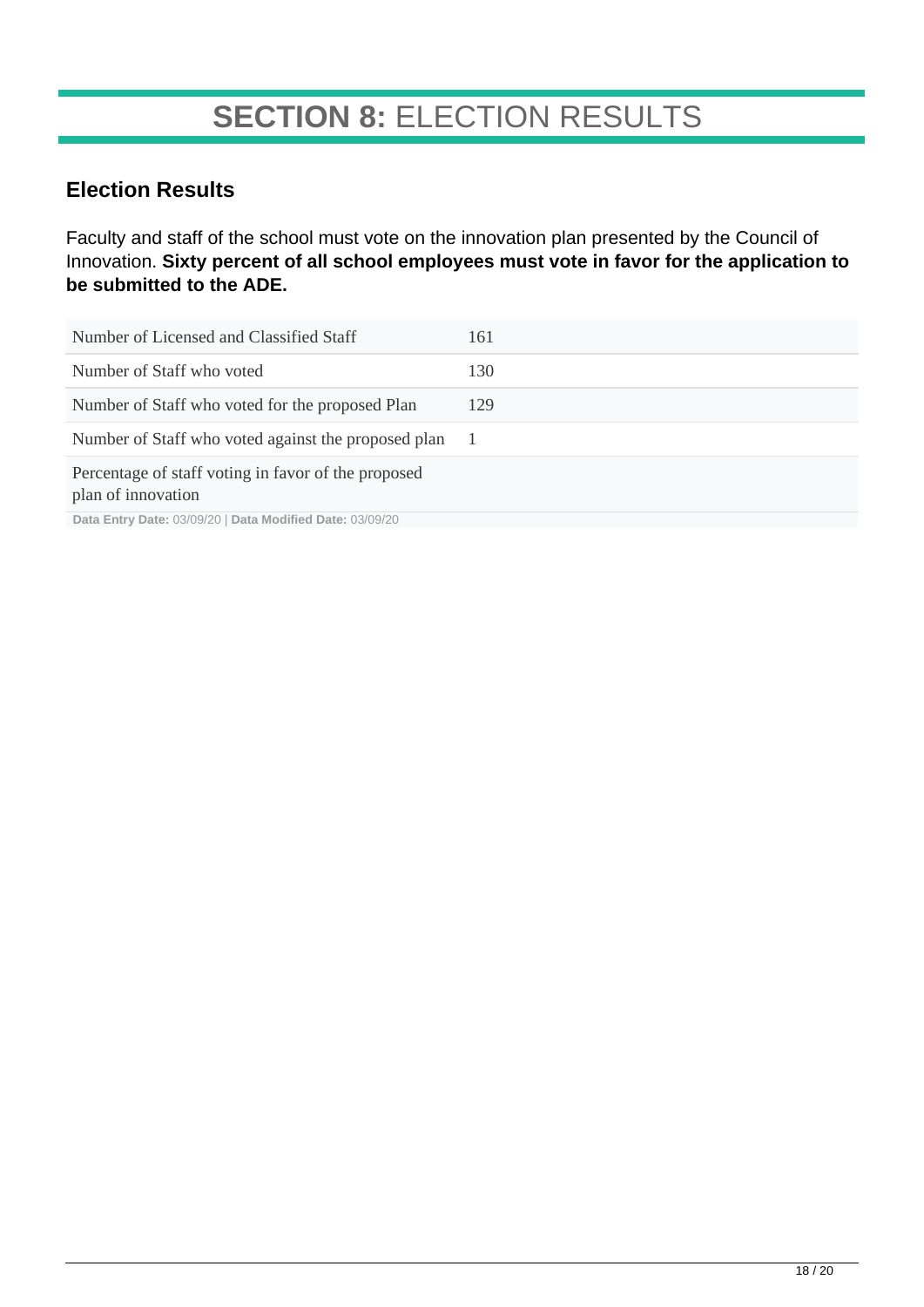## **SECTION 9:** PROFESSIONAL DEVELOPMENT SCOPE

### **2020-21 Professional Development Plan for Innovation Implementation**

#### **Innovation Strategy:** Digital Curriculum

### **Goals:** Goal 1, Goal 2, Goal 3

| Date                   | What?                                                            | Purpose (Why?)                                                                                                                                                                                                                                              | Target Audience (Who?)                                                     |
|------------------------|------------------------------------------------------------------|-------------------------------------------------------------------------------------------------------------------------------------------------------------------------------------------------------------------------------------------------------------|----------------------------------------------------------------------------|
| 03/02/2020             | Closing the achievement<br>gap workshop in<br>Northwest Arkansas | To learn how to<br>disaggregate data to be<br>able to make data driven<br>decisions.                                                                                                                                                                        | School of Innovation<br>Council                                            |
| Wednesday Spring 202   | Collaborative team<br>meetings in content areas                  | Unpack standards,<br>identify learning targets<br>and create scope and<br>sequence for 16 core<br>competencies                                                                                                                                              | Content teachers                                                           |
| Spring 2020 - Summer   | Schoology training                                               | To provide skills needed<br>to create course in<br>Schoology that provide<br>choice of time, pace and<br>place. Learn to build in<br>checks for mastery,                                                                                                    | Core teachers identified to<br>be mentors for SHS<br>school of innovation. |
| $03/09/2020 - 3/10/20$ | Session 3 of Solution Tree<br>PLC coaching academy               | To attain skills needed to<br>develop SHS into a high<br>performing professional<br>learning community                                                                                                                                                      | Guiding coalition and SOI<br>council members                               |
| Summer 2020            | Blended learning virtual<br>PD.                                  | To provide teachers with<br>the skills to provide a<br>flipped classroom model<br>so that students who<br>choose to work digitally<br>will have access to the<br>same high level<br>curriculum accessible to<br>students who attend a<br>traditional class. | Certified staff                                                            |
| Summer 2020            | Schoology virtual training                                       | To provide skills to<br>classified and certified<br>staff on our learning<br>management system to<br>allow for creating of<br>digital and blended                                                                                                           | Certified and classified<br>staff                                          |